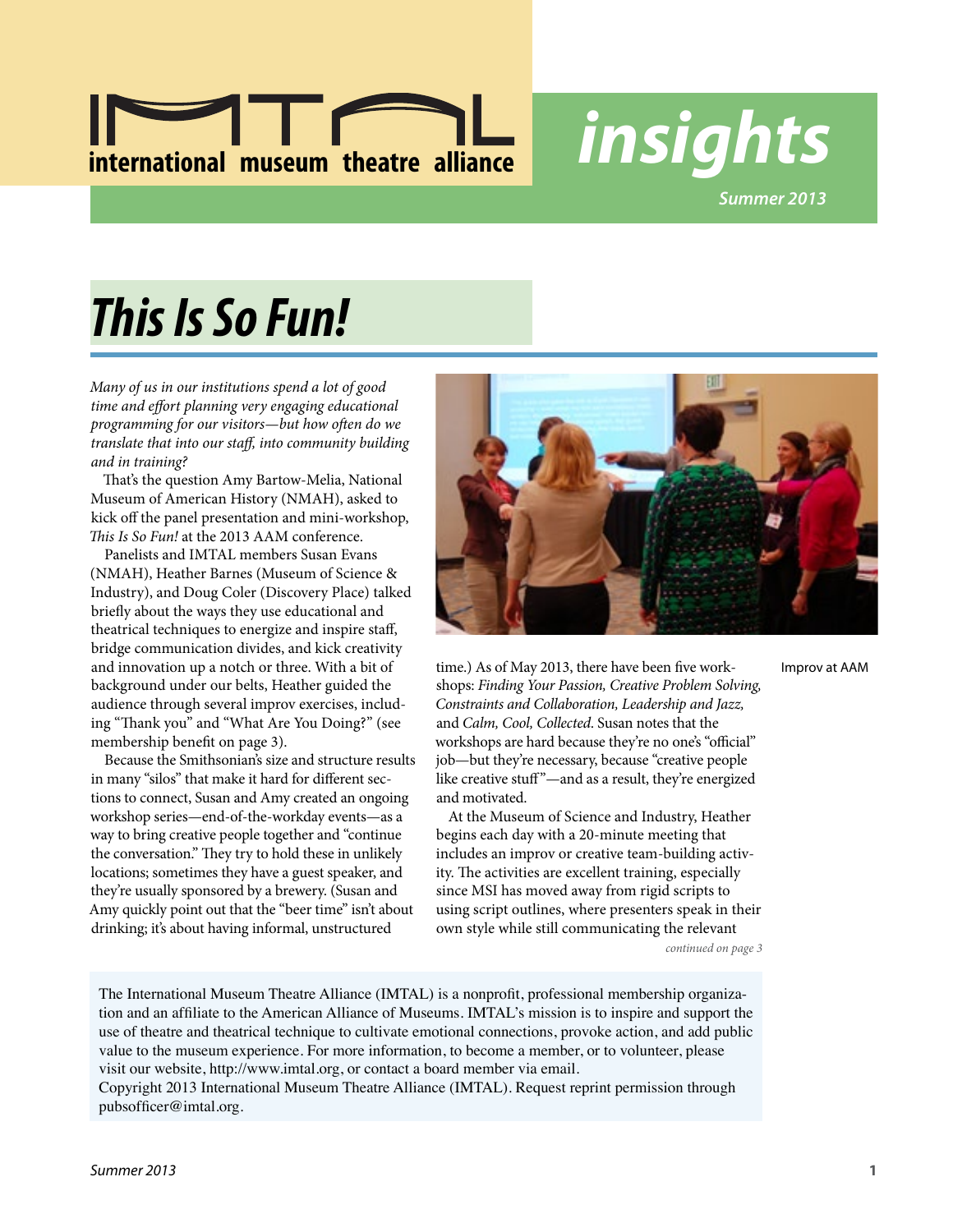# *President's Report*

I'm thrilled to be writing my first presidential IMTAL column. There is not a better group of people and work I would rather represent and support. Thank you for having me, and I look forward to seeing you in October at the IMTAL conference in Washington, D.C.—and don't miss the pre-conference tour day in Baltimore. You can register for both events at www.imtal.org. Isn't it classy to start

> with a plug for a conference registration? Agreed.

A word, or more accurately, words, from your new president

This piece, however, is dedicated to the American Alliance of Museums (AAM) conference, but have no fear, I will find a way to plug our IMTAL conference again. The AAM meeting's theme, "The Power of Story," was a perfect fit for our IMTAL mission, and our members met that opportunity.

Here are just some of the impressive highlights from our IMTAL members:

◆ The "Stoop Storytelling" event was a late night showcase of tales of favorite artifacts and precious mementos. Both Judy Fort Brenneman, our current Publications Officer, and Simone Mortan, former IMTAL president, stepped up to the microphone and told beautifully touching



stories.

- ◆ Our IMTAL luncheon had the highest attendance ever and one of the tastier meals, too. Thank you to all who attended.
- ◆ During the luncheon, the IMTY award was presented to Judy Gradwohl of the Smithsonian National Museum of American History. For more on Judy and the work that led to this welldeserved reward, check out page 6 of this issue.
- ◆ The IMTAL sessions were so well attended that many reached capacity and had to turn people away. These successful programs were led by the following IMTAL members:
	- » *Storytelling from Page to Stage: An Oral History Community Project.* To learn more, contact Harriet Lynn, Artistic Director, Heritage Theatre Artists' Consortium (hlynn@umbc.edu);
	- » *Stories Alive: The Power of Theater in Conservation Education*. To learn more contact Jillian Finkle, Providence Children's Museum (jill\_finkle@yahoo.com);
	- » This Is So Fun! Creating Staff Community by Fostering Creativity. To learn more contact Susan Evans, National Museum of American History (EvansSN@si.edu).
- ◆ The Museum Theatre Showcase, organized by Cat Chiappa, was a huge hit. The performances highlighted the diversity of our work and provided a great example of the professionalism of our field. Thank you to the following institutions and performers for representing our field so well:
	- » Clayton Faits, Museum Of Science and Industry
	- » Elizabeth Pickard, Missouri Historical Society
	- » S. Xavier Carnegie, National Museum of American History
	- » Holly Walter Kerby, Science Fusion Theatre

Your devoted board meets monthly by phone and twice annually in person—AAM being one of the latter occasions. (The other in-person board meeting is held in conjunction with the IMTAL conference—this year, our global conference, in October in Washington D.C.—I told you I'd plug the conference again!) The meetings are always fruitful and fun, and

**2** *IMTAL Insights*

VP Elizabeth Pickard recruits at Marketplace of Ideas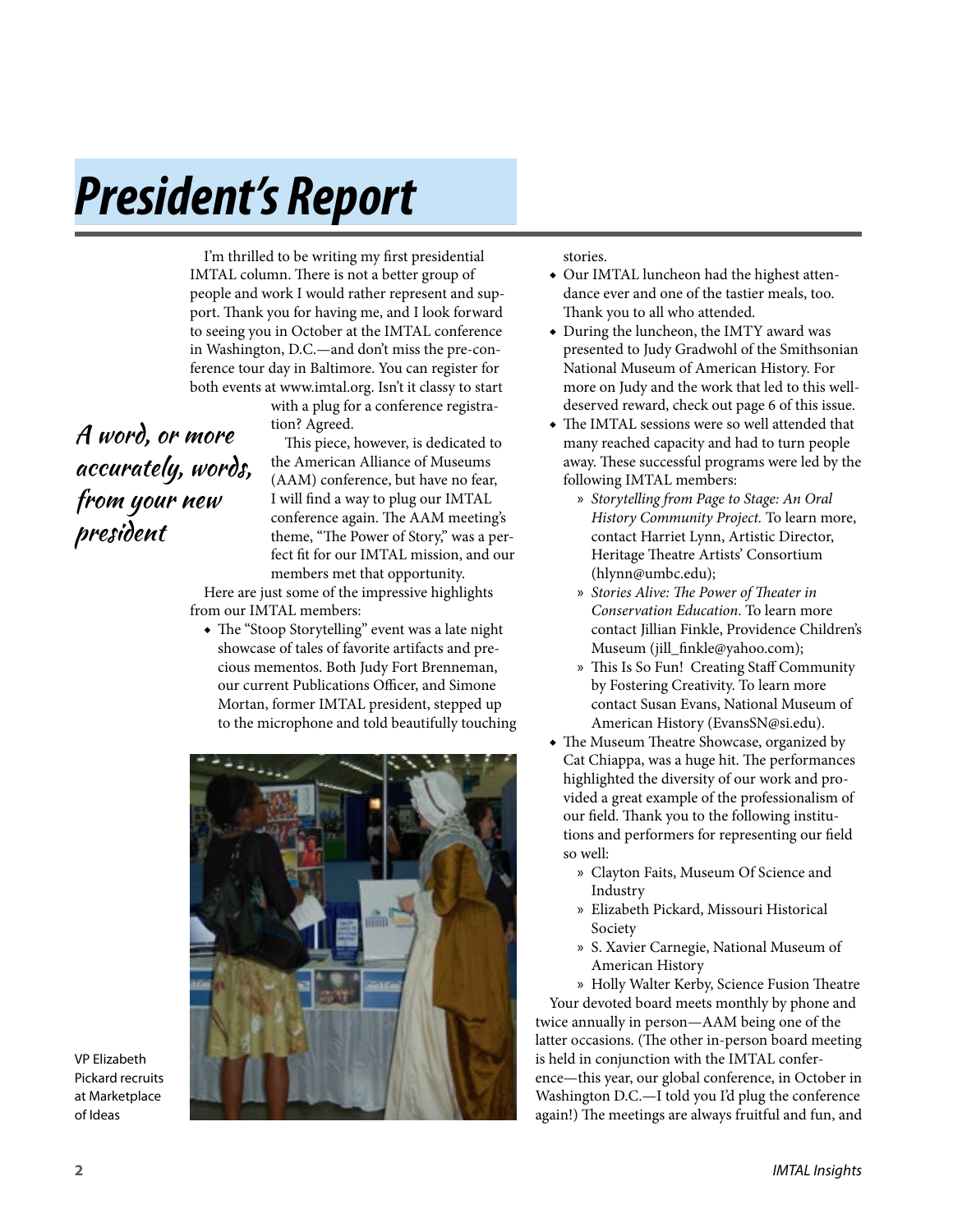we accomplish a lot—it's always "business time" with the IMTAL board. A few points of interest from the May meeting:

- ◆ Our new vice president, Elizabeth Pickard, is taking the lead on our playwriting award. Details to come.
- ◆ After several years of hard work, the finished IMTAL "Best Practices" document is now available on the website.
- ◆ Thanks to the amazing Heather Barnes and Rebecca Colon from the Museum of Science and Industry for providing improv exercises. They are now available on our web page. (More on improv: see below.)

Of course, your board has a long agenda of improvements, action items, and fun laid ahead for the IMTAL New Year. If you want to know more,

check the members section of the IMTAL website (imtal.org/home) or send one of us an email.

And speaking of fun, remember to register for the IMTAL conference at imtal.org. Do it now; I'll wait. Be sure to register for both the conference and the preconference museum theatre tour—two different buttons, with their own registrations and payments.

Thank you for your membership, support and, most importantly, the work that you do at your institution that makes IMTAL such a wonderful organization.

#### Stephanie Long

Science Museum of Minnesota, IMTAL President

According to a study by Ivey and Bixler published in the June 2013 issue of *Journal of Interpretation Research*, the five most important communication skills for entry-level interpretive naturalists are "**improvisational skills**, understanding how children of different ages learn, ability to read an audience, good voice, and ability to write lesson plans/program outlines."

#### *continued from page 1*

educational points. The activities also inspire and motivate staff, which in turn enables staff to inspire and motivate visitors.

Discovery Place staff members are spread out over four museums scattered in and near Charlotte, NC. With their actors and presenters, Doug uses many of the same improv techniques as Heather. For staff who don't interact directly with guests, from group sales to those in IT, accounting, and custodial, Discovery Place has a 6-day professional development program, *Innovation Behaviors*, to provide a similar training experience. Innovation is always a good thing—but (citing examples of New Coke and Disco), Doug notes, "We just don't know how it will turn out!" Examples of exercises done in the workshop include giving small groups an ordinary object and seeing how many different uses they can generate in 60 seconds; and giving groups flat-pack furniture kits (without instructions, with parts removed/added, or with another kit added in). Later in the week, the group is given the same exercise, but now must accomplish the task without speaking.

### Membership benefit: IMPROV for IMTAL

Detailed instructions—including advice for how to lead improv exercises at your institution—are available in the Members Only section of the IMTAL website. (Log in, then select "Resources" and "Improv Tools").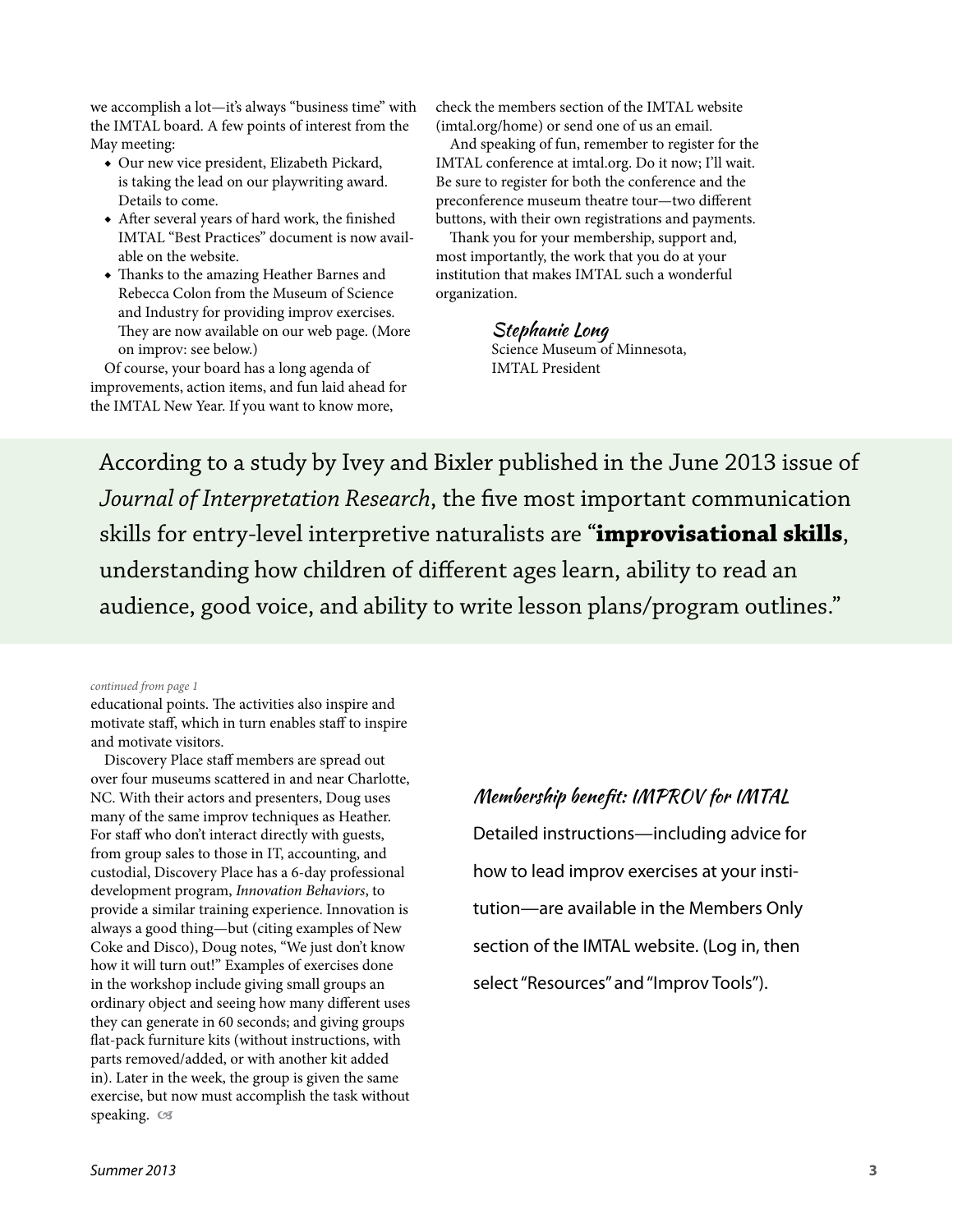# *Start the Conference*

### with the Star-Spangled Museum Theatre Tour!

**IMTAL Pre-Conference Star Spangled Museum Theatre Tour**

**Sunday, October 6, 2013—registration & payment deadline September 10, 2013**

C limb on board for the IMTAL Pre-Conference Star Spangled Museum Theatre Tour in Baltimore, MD on Sunday, October 6, 2013. Plan on a full day of adventure, history and fun as you are escorted by bus to two historic museums and one national landmark site. This one day roundtrip excursion from the Holiday Inn Rosslyn @ Key Bridge Hotel in Arlington, VA to Baltimore, MD is only \$99 and includes breakfast-on-the-go and lunch. Participants will view the immigrant's experience in America at the Jewish Museum of Maryland and also commemorate the 200th anniversary of the War of 1812 at Fort McHenry and the Maryland Historical Society as well as the 150th anniversary of the Civil War at both sites. It will be a day of exciting and memorable museum theatre experiences before

1812 sailor



the 2013 IMTAL Global Conference in Washington, DC. (For more details, see below and the IMTAL website, http://imtal.org/home.)

Seating is limited and will be on a first-come first-serve basis. Payment of \$99 for the all day pre-conference museum theatre tour is due by September 10, 2013 using Pay Pal. To register visit: http://imtal.org/home.

For more information about the October 6–10, 2013 IMTAL Global Conference, please visit: http:// americanhistory.si.edu/events/imtal-2013.

#### **Tour Itinerary**

On the morning of Sunday, October 6th, tour participants leave from the Holiday Inn-Rosslyn Key Bridge in Arlington, VA at 7:30 am and travel to Baltimore, with a second pick-up in Baltimore at 8:45 am at the Maryland Historical Society. From there participants travel to Fort McHenry, an American national historic landmark now celebrating its 200th anniversary of the War of 1812. Here the tour group will be entertained by a talented group of Baltimore School for the Arts (BSA) high school students in the production of *Torn Asunder*. This is a collaborative effort between the BSA, the Maryland Historical Society (MdHS) and the National Park Service. Participants will see original dramatic vignettes illustrating the complexity of race relations during the American Civil War. Students and faculty from the Baltimore School for the Arts (BSA) worked together to develop scripts and produce performances. The talented students developed the themes for the plays by conducting research at the Maryland Historical Society's (MdHS) library. Tour participants can also explore Fort McHenry (the original home of the same historic American flag on view at the Smithsonian's National Museum of American History) and visit the exhibit before continuing to the Jewish Museum of Maryland (JMM).

At the JMM the tour group encounters one of three living history characters from the Leo V. Berger's Immigrant Trunk Program that has been entertaining and informing audiences on the plight of former Russian immigrants who came to Baltimore with nearly nothing and started afresh in this new community. Tour participants will also have time for post-performance talks with the actor, producer/director and museum staff while enjoying lunch (vegetarian and non-vegetarian choices). Participants can also visit the third oldest surviving synagogue in the country next to the museum before boarding the bus traveling to the Maryland Historical Society (MdHS).

The MdHS is a treasure trove of history founded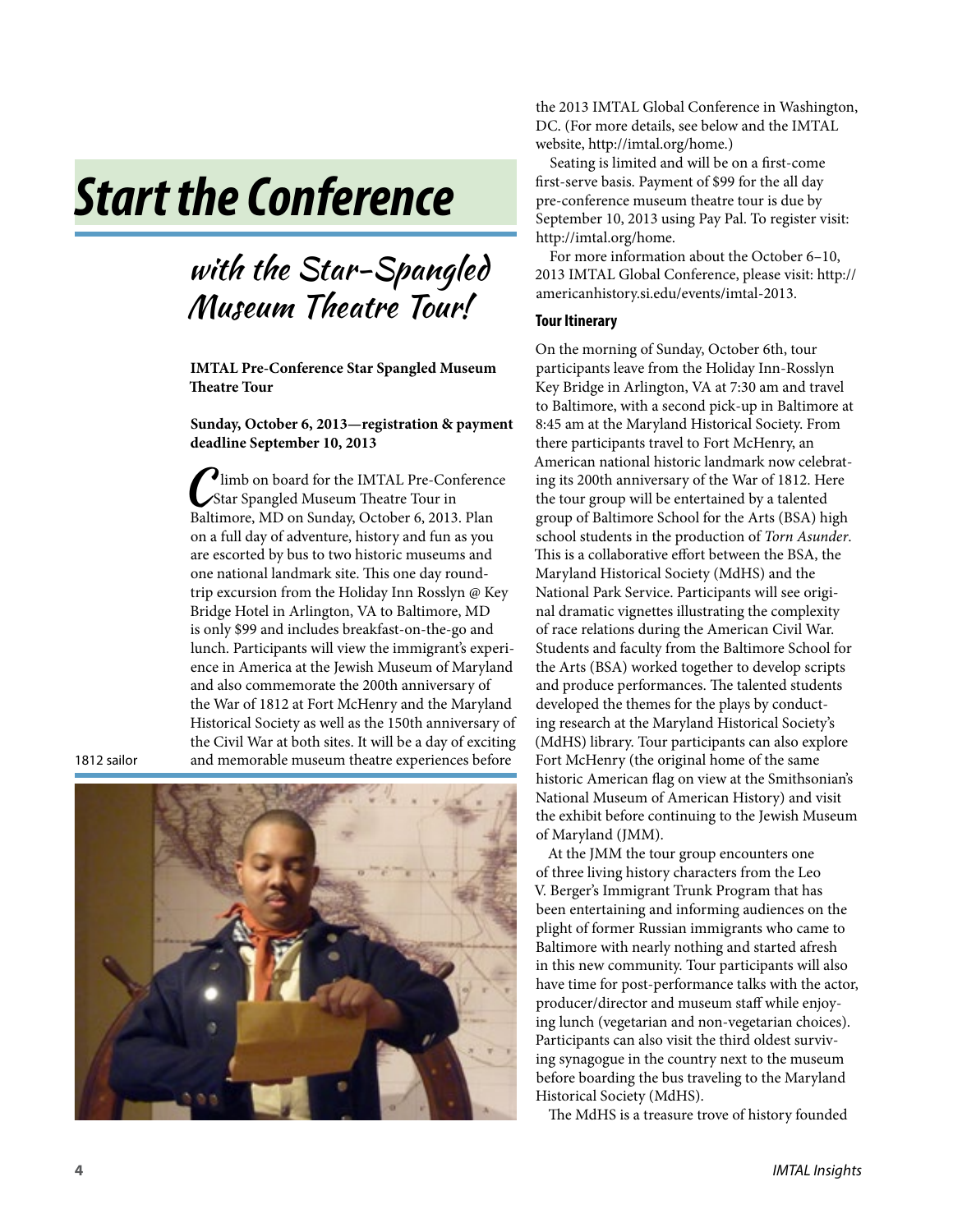in 1844 and is the oldest ongoing cultural institution in Maryland. Participants will see the Maryland Historical Society Players (MDHS Players) perform living history vignettes in the War of 1812 exhibit and Civil War gallery. More behind-the-scenes conversations with actors, director, and staff will be available as well as an opportunity to view the original **Star Spangled Banner** by Francis Scott Key before the group boards the bus at 3:00 pm and is whisked back to the original hotel site in plenty enough time to prepare for the opening night of the 2013 IMTAL Global Conference.

#### Don't miss this unique Star Spangled museum theatre day trip experience.

Terry Nicholetti as Bessie Bluefeld, Jewish Museum of Maryland, Leo V. Berger Immigrant Trunk Series

*Editor's Corner*

Welcome to the summer 2013 issue of *Insights!* I'm delighted to be IMTAL's new publications officer and *Insights* editor. A heartfelt thanks to Marcos Stafne for his excellent work as IMTAL and *Insights* have grown—I hope my term will do you proud.

You'll notice a few changes beginning with this issue—part of our goal to streamline the production and distribution. In each issue, you'll find a message from President Stephanie Long, an interview with notable museum theatre folks, and an article from, by, or about IMTAL people and programs, plus shorter articles as space allows. We'll highlight member benefits and upcoming conferences and events, too.

Have an idea for an article or know someone who'd make a great interview subject? Let us know! Each issue is organized by theme or topic, so check out the editorial schedule below and on the website, imtal.org, and submit your ideas, articles, and announcements to **pubsofficer@imtal.org**.

*About me:* I was introduced to IMTAL through Simone Mortan's presentation at a National Association for Interpretation conference. From the start, I've been intrigued by the way IMTAL members use performing arts to engage, teach, and inspire audiences.

I'm a writing coach, certified interpretive trainer (CIT) and guide (CIG), and award-winning author, essayist, and playwright, as well as an interpretive writer. I'm author of the forthcoming *The Art and Craft of Interpretive Writing,* and through my company, Greenfire Creative, LLC, I help people tell their stories.

#### **Editorial schedule**

| Issue             | Theme/topic                                                                                     | Submission<br>deadline |
|-------------------|-------------------------------------------------------------------------------------------------|------------------------|
| Fall<br>2013      | Creativity, innova-<br>tion, and the future<br>of museum theatre                                | Oct. 1, 2013           |
| Winter<br>2013-14 | Can we talk? Live<br>performance, facili-<br>tated discussion,<br>and "hard" stories            | Jan. 1, 2014           |
| Spring<br>2014    | How do your<br>programs grow?<br><b>Expanding connec-</b><br>tion, community,<br>and commitment | Apr. 1, 2014           |
| Summer<br>2014    | Theatre techniques<br>for all                                                                   | Jul. 1, 2014           |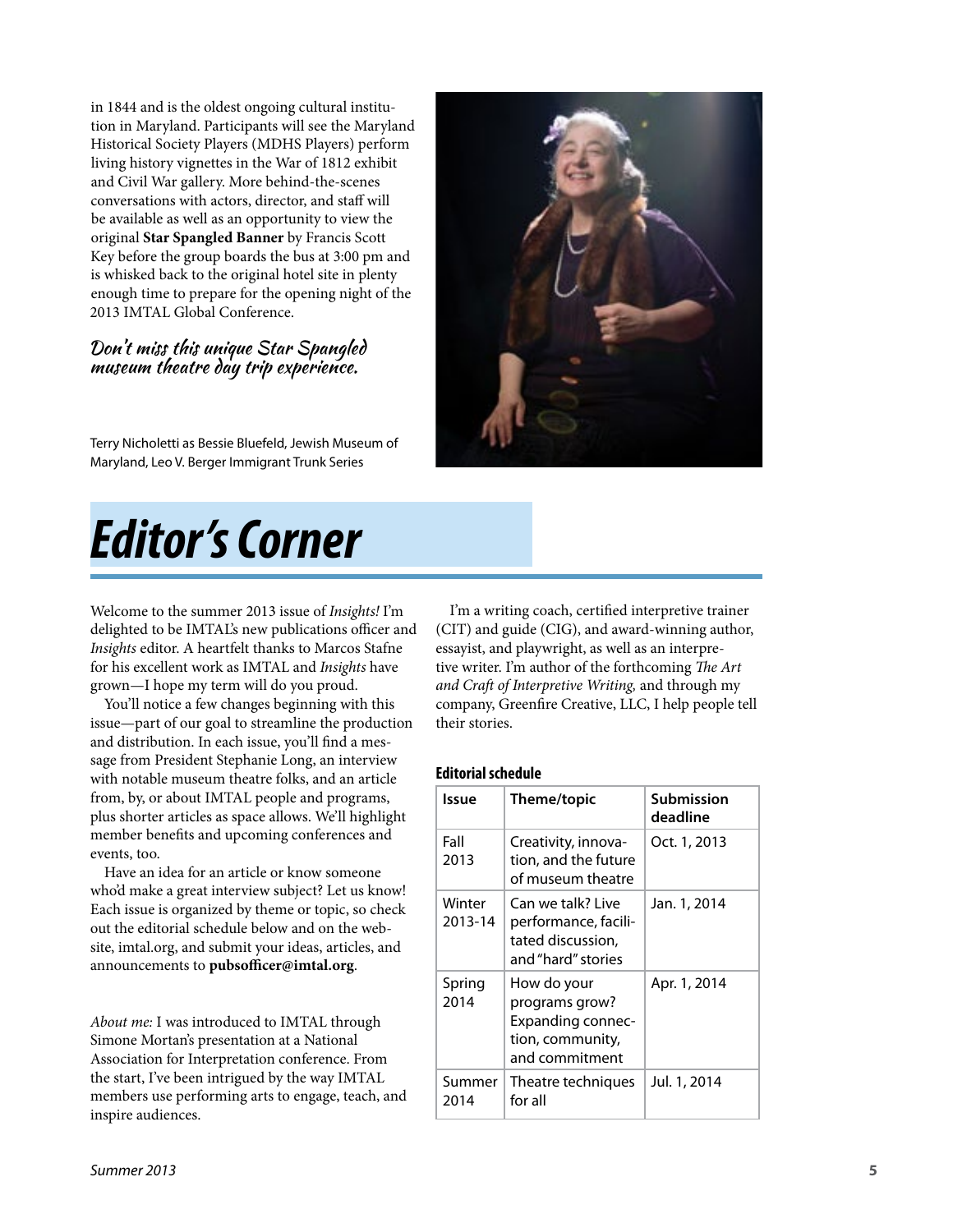# *Interview:* Judith Gradwohl

### 2013 IMTY Award Winner

*I admit to being a bit awestruck after reading the IMTY nomination form for Judith Gradwohl. Here was the person who had taken a program from nonexistence to national prominence in under nine years, found funding for it "in these economic times," and in the process transformed both the philosophy of the Smithsonian National Museum of American History and the museum experience of almost a million visitors (probably more than a million by the time you read this). The person behind such powerful, ground-breaking work—*We Shall Overcome, Join the Student Sit-Ins, *the* Time Trial of John Brown *(presented at the 2012 IMTAL conference in Atlanta), and more. The person who supports museum theatre beyond her own museum, agreeing to host IMTAL's 2013 Global Conference in October. Surely she must be an intimidating powerhouse of a super-woman.*

*I still suspect she's a superhero, but during our phone interview, I discovered a personable, self-effacing, and humble woman who is incredibly proud of her staff and the work they do. It was an honor and a delight to interview Judy, and I'm looking forward to our paths crossing again.*

*Excerpts of the interview are below. To read the entire interview as well as her nomination, visit the IMTAL website.*

### Judy Fort Brenneman

**JFB:** *Tell me a little bit about how and why you got involved in being such an advocate for theatre in this kind of setting.*

**JG:** Well, Chris Wilson gets a lot of credit for this, because when we hired him, we didn't have theatre in the museum, and he really showed us the potential of theatre through some very early work that he did.

#### *It seems there would be significant risk—both creative risk and institutional risk—involved.*

It came at an interesting time for us, because we were renovating the museum, and I saw that as an opportunity to rethink our relationship to visitors and how we implemented our programming. Before we closed, our programming had for the most part been in enclosed spaces, like a theatre or auditorium. The museum would be packed and we couldn't even

get people to go into the auditorium for a program, or we would be serving small numbers in other ways. We set a goal of reaching, I think it was one in four of our visitors with our programming, and we decided to try moving our programming into public space. Theatre worked perfectly for that.

And I—we all—thought that theatre was a great way to address concepts inside the exhibits that were challenging, that stimulated conversation, and that showed that history is an ongoing process subject to interpretation. It allowed us to have people feel like they were there.

Our director, too, was very interested in how living history settings could be used in a history museum, and so we also looked at whether we wanted to have more demonstrations.

Mostly, Chris's talent in writing and in casting the small plays that we were doing convinced me that that was a better way to go; it was more in line with the storytelling nature of the rest of the museum.

When we reopened, we raised money to do more museum theatre, and I made the decision to spend the entire sum in one year and to try to do it right that was the risk! Because usually when we get money, we think how can we stretch every penny over as much time as possible.

We knew that in our reopening year. we were probably going to see the largest number of visitors, and we would have the most attention focused on us. So we said, Let's come out of the gate fully formed. We took that risk and decided that we would have a full slate of theatre offerings from right when we reopened.

And of course, over that year, it turned out to be extremely successful, well regarded, and then we did get a three-year grant to continue it on the basis of that. It was a calculated risk, but a good one, in the end.

*Have numbers continued to be high, or higher, and do you have feedback that attributes at least part of that to the theatre programs?*

Well, our numbers continue to go up, which is really remarkable. And I do attribute a lot of that to the effort that we make once people are here to ensure that they have a personalized and meaningful experience. I think that's the other thing the theatre programs do. Beyond giving a sense that you're there, you're experiencing history, they have a way—because of the pieces we select and the way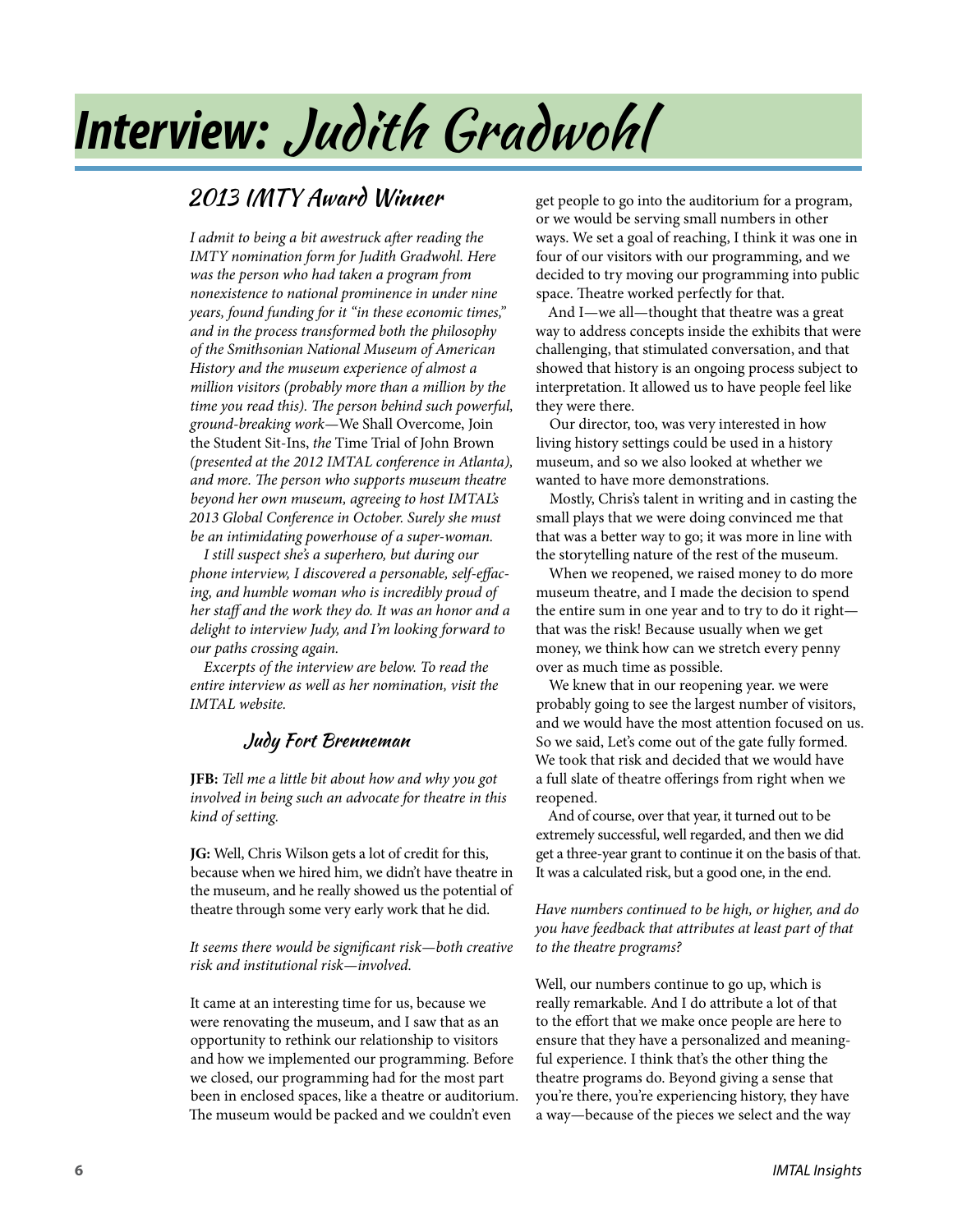they're presented—of making an emotional connection with most of our visitors. Some of the programs are a lot more conversational, some of them are more theatrical, more dramatic, and some of them are really debate-style programs, so people can choose different forms. But they're all very different from the more passive experience of seeing an exhibition. Word of mouth about the plays has been phenomenal—we actually have issues where we've been presenting some of the pieces continuously for years now, but we know if we stop, we'll get outraged visitors.

#### *How do you test a new concept when you're developing a program?*

They're actually developed in a really careful, meaningful way. For example, with the John Brown program, it started with talking to visitors on the floor about what they know about John Brown, what kinds of questions they would want to ask him, what they think about him, and then taking John Brown's own writing and trying to devise answers to those questions. Then we met with scholars to evaluate the answers and identify other questions we should include in the script. We also have a facilitator who's a graduate student who knows quite a bit about the time period, and he guides the discussion as well.

It's been a bit of an adjustment for the museum in comfort level because we need to take things out on the floor before they're final, and that has not been a tradition here! I learned to trust the staff 's instincts on that: when they say it's ready or it's going to work, I'll say, "Go ahead," because they really do get a good sense from their experience. So we do a similar form of review that we do for everything that goes out on the floor here, but it needs to be considerably looser than an exhibition.

*It sounds like it would give you and your interpreters more flexibility to improve quality on the fly, so to speak, so that you can tune as you go, and then it becomes a tighter production and a more accurate production, as well as increasing and enhancing the interpretive aspects of it.* 

Absolutely. And they do evolve over time. Different actors will take the same play and own it in a different way, and Chris is always really careful to hire actors who are also educators. They're great with people in addition to being wonderful actors and singers. Because we're performing in public space, the messages need to repeat but in a way so that people stay for the whole thing. Once people wander by, it's rare that they wander off.



*You're also an actor in community theatre. Was that already an interest when you started seeing how this could be applied in the museum or did it come after?*

The acting came after. I've been on the board of a local theatre group for a number of years. My children have both participated in a Shakespeare program, the Lumina Studio Theatre in Silver Spring, Maryland, so I have been involved in those productions for a number of years. But this past fall, I started acting in a very short Gothic Halloween production. It was really fun.

*Has the success of the theatre programs made it easier to do fundraising for other interpretive programs as well?*

What we're finding is that once we have the core of the program funded, other parts of the museum will decide that they'd like to sponsor an actor or some type of a production, and so it does become easier once we have the critical mass funded. It's getting to the critical mass that's hard.

*What other things would you like people to know about you and your work, what kinds of cool things or scary things or inspirational things would you like to add?*

Oh I don't know! I'm still figuring out what I want to be when I grow up!

I want to make sure also that everybody understands how incredibly honored I am. I feel a little sheepish about it, since I'm on the managerial end. But it really is an incredible honor. Thank you!

Judy Gradwohl, 2013 IMTY winner